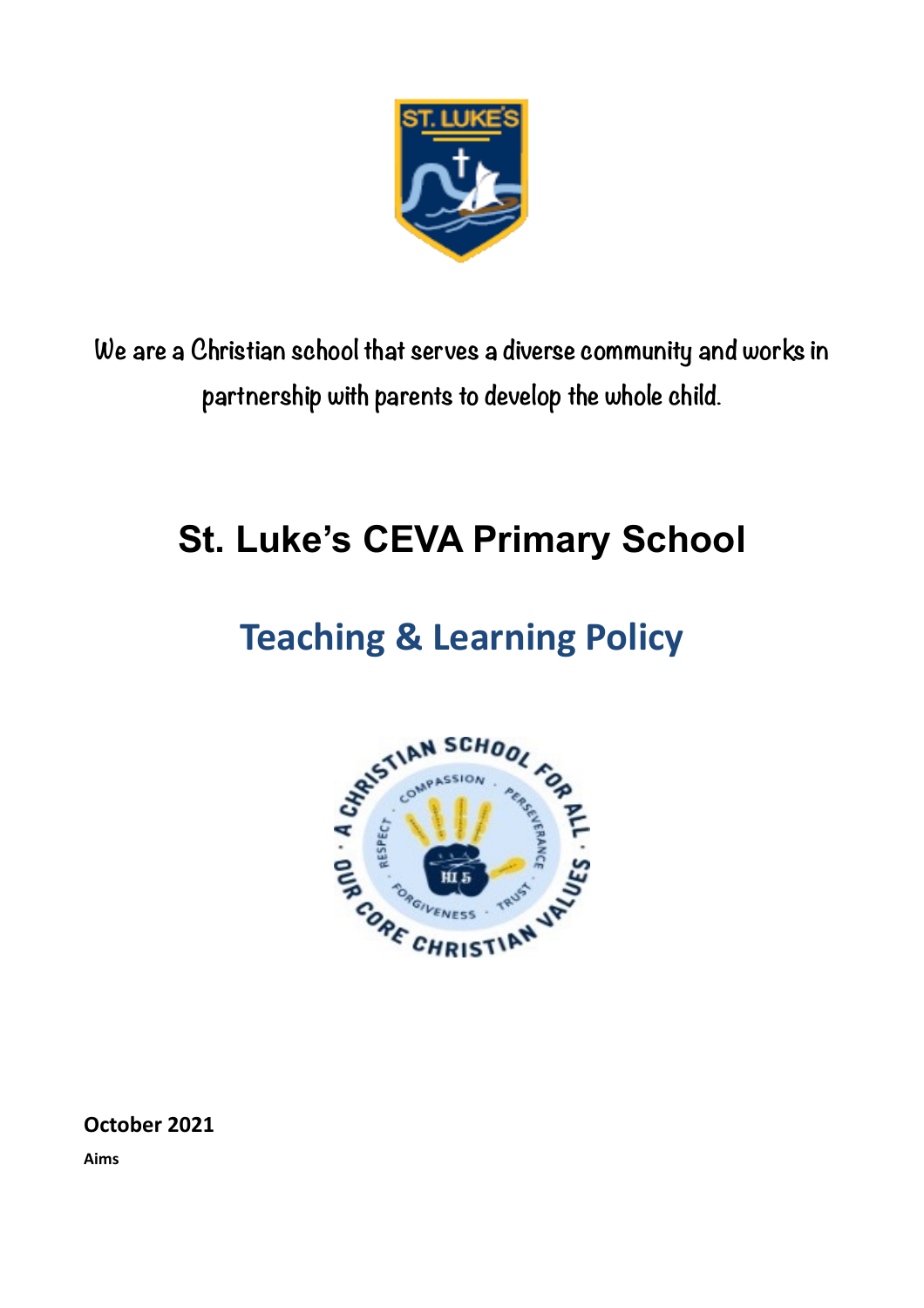**At St Luke's**, the curriculum is designed to give pupils opportunities to learn that go beyond the subjects and outcomes in the National Curriculum. We aspire to meet the holistic needs of every child, seeking to impart wisdom through purposeful, well sequenced activities which develop attitudes, skills, and knowledge. Pupils learn in role using techniques such as the Mantle of the Expert to make purposeful links with their learning today to support them in their future tomorrow. Each of these strands are rooted in our Core Christian Values.<br>  $\frac{1}{2}$ <br>  $\frac{1}{2}$ <br>  $\frac{1}{2}$ <br>  $\frac{1}{2}$ <br>  $\frac{1}{2}$ <br>  $\frac{1}{2}$ <br>  $\frac{1}{2}$ <br>  $\frac{1}{2}$ <br>  $\frac{1}{2}$ <br>  $\frac{1}{2}$ <br>  $\frac{1}{2}$ 



Both this T&L policy and the Behaviour policy acknowledge the development of individual skills for the children to be able to work and learn collaboratively. Ofsted guidelines also place an emphasis on children's learning rather than teachers teaching: advocating that **'Raising the voice of the child'** should be central to the growth of individuals and encompass the active involvement of children in decision making in classrooms and the wider school.

## **This is a summary of our understanding and our commitments.**

## **Key skills the adult contributes towards outstanding T&L**

- 5 Core Christian Values
- High expectations for all/challenge
- Interested in & knows their pupils Shows care/empathy
- Passion for learning
- Inspires, engages & encourages
- Respect equal, consistent approach towards the children
- Listening
- Questioning allow children time to think count to 10!
- Caters for range of learning styles & models what 'you' want to see
- Uses shared talk
- Planning that allows flexibility/ Progress that is achievable
- Seeking help when they themselves are unsure how to present something
- Assess during lesson respond to what the children are giving you
- Good communication/facilitation
- Inclusive & relevant
- Purposeful opportunities
- Growth Mindset/resilient learners

#### **How can planning help create outstanding T&L?**

- $\bullet$  Aim high challenge for all
- Adults used effectively
- Questioning & Key technical vocab. given prominence
- Responsive teaching anticipating misconceptions
- Use of prompts scaffolds/support/ Resources thought through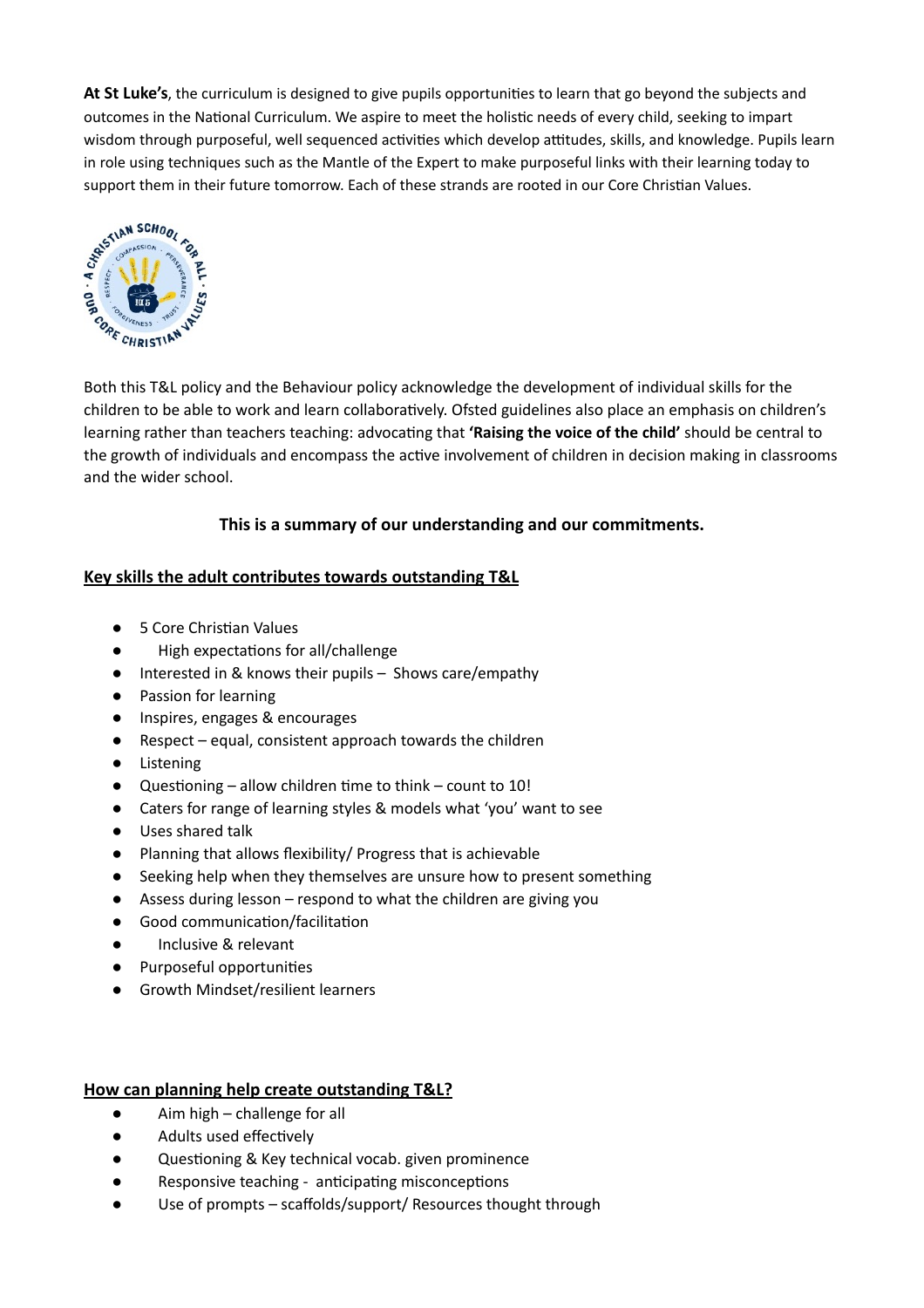- Personalised learning know your children especially your vulnerables
- Creative, active, fun
- Considers different styles of learning Visual, auditory, kinaestethic (VAK)
- Includes purposeful, real life skills
- Mastery
- VAKS approach

## **How does the environment help create outstanding T&L**

- Stimulating without overloading (see Elizabeth Jarmen's work)
- Working walls reflect the children's thinking and learning
- Learning journeys displayed
- Updated regularly
- Values & celebrates all
- Supports & drives learning interactive
- Thought provoking and interactive
- Purposeful and relevant
- All subjects are evidenced.
- Displays celebrate pupil's work.

## **The Child's role - Personal Learning Behaviours**

### **We believe:**

- · **Children learn best when they have ownership of their learning.**
- · **Children need to be able to develop the skills of working collaboratively.**
- · **Some children need additional support and personalised lessons to master these skills**

| What would we like to see pupils doing?                                                                                                                                                                                                                                                                                                                                  | What skills will pupils need?                                                                                                                                                                                                                                                                                   |
|--------------------------------------------------------------------------------------------------------------------------------------------------------------------------------------------------------------------------------------------------------------------------------------------------------------------------------------------------------------------------|-----------------------------------------------------------------------------------------------------------------------------------------------------------------------------------------------------------------------------------------------------------------------------------------------------------------|
| Making progress<br>Explain and justify their ideas<br>clearly<br>Resolving problems/ moving on<br>Compromising<br>Working together<br>Sharing equipment and roles<br>Inviting others in to their ideas<br>Accepting a challenge with a growth<br>mindset<br>Caring/helping/supporting<br>Showing patience with each other<br>Accepting difference and different<br>ideas | Talking and listening<br>Problem solving<br>$\bullet$<br>Reflecting and evaluating<br>$\bullet$<br>Being tolerant/approachable<br>Building self-esteem/challenging<br>themselves<br>Risk taking & making choices<br>Confident but not dominating<br>Resilient<br>Demonstrating positive learning<br>behaviours. |

#### **For suggestions to build these skills see Behaviour Policy**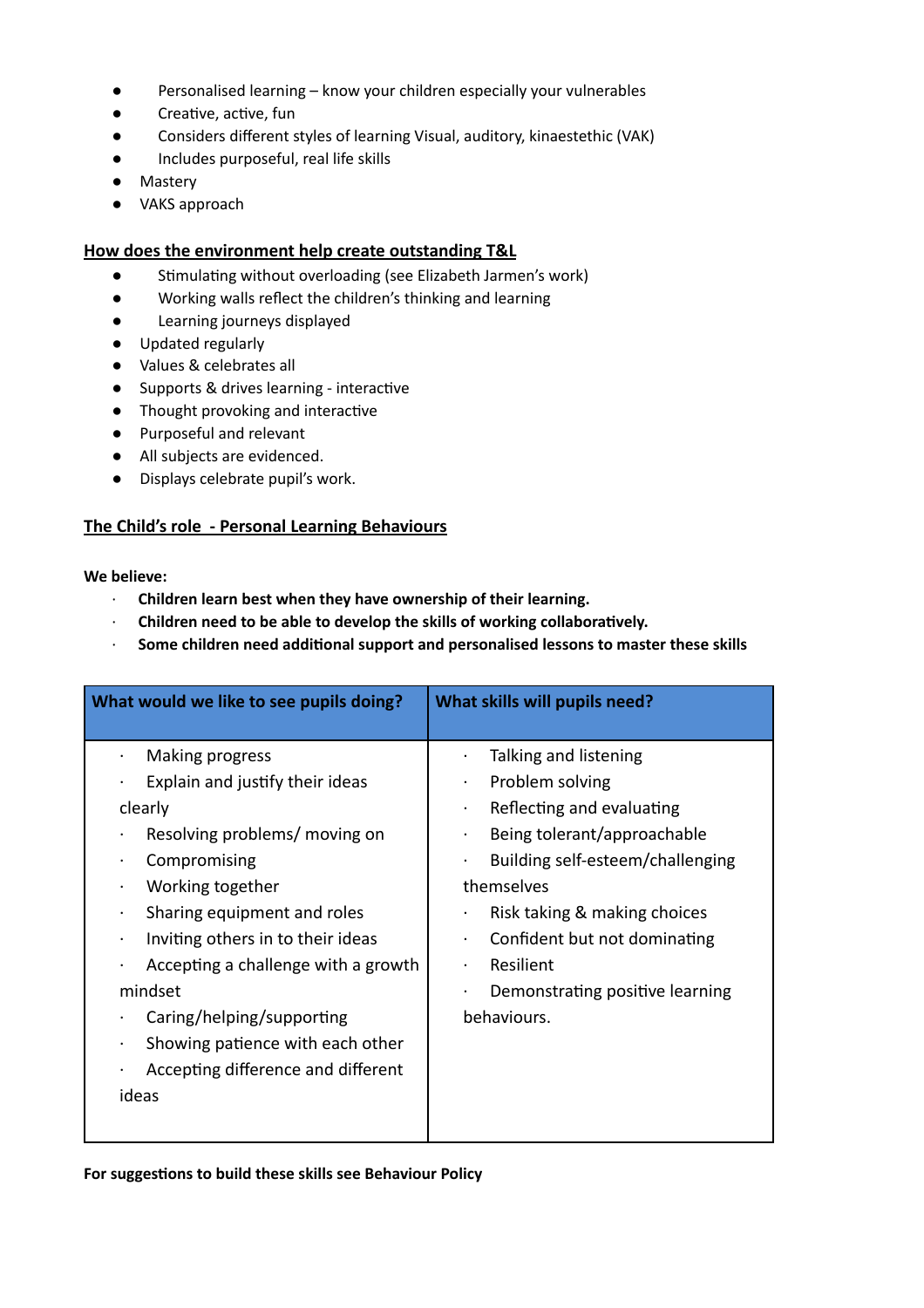## **This policy, the appendices and the accompanying T&L poster will be referred to during Deep Dives and follow up coaching sessions to drive improvement.**

## **Curriculum**

We plan using cross-curricular vehicles that drive the curriculum through using a range of strategies including "Mantle of the Expert" with pupils in 'role', whilst ensuring discrete subject coverage of the whole curriculum. Through these vehicles, which make learning purposeful, children develop their curiosity, critical thinking and collaborative skills. Knowledge is transferred, making explicit links in year and between years to ensure learning is consolidated and remembered. Through challenging activities, pupils can develop their critical thinking skills and articulate their learning journey facilitated by constantly evolving their language and vocabulary in this language rich school. Children will recognise that feedback is constructive and by encouraging a growth mindset, children become resilient learners: together (as staff, parents and pupils) we lay strong foundations for relationships with learning, success and setbacks.

## **Assessment**

Both formative and summative assessment have a place in helping to move children along in their learning. Formative assessment techniques are led by the Assistant Head for T&L and informed by the latest research driven practice. Summative assessment is led by a senior teacher who reports to the HT.

## **Aims of assessment at St Luke's:**

To maximise pupil achievement

To focus quality-first teaching on children's individual needs an example being the use of scan marking during the Maths lessons during assembly time that is desigened to lead to quick and effective intervention for those children struggling (EEF)

To provide an appropriate curriculum for all children

To ensure that pupil progress and attainment is tracked effectively

 To ensure swift and effective identification of learning interventions where problems have been identified.

## **Appendix1**

## **Questioning – different levels low to high**

#### **Blooms Level I: Knowledge**

Exhibits memory of previously learned material by recalling fundamental facts, terms, basic concepts and answers about the selection. **Questions:**

- What is...? Can you select? Where is...? When did happen?
- Who were the main…? Which one…? Why did…? How would you describe…?
- When did…? Can you recall…? Who was…? How would you explain…?
- How did happen...? Can you list the three..? How is...?
- How would you show…?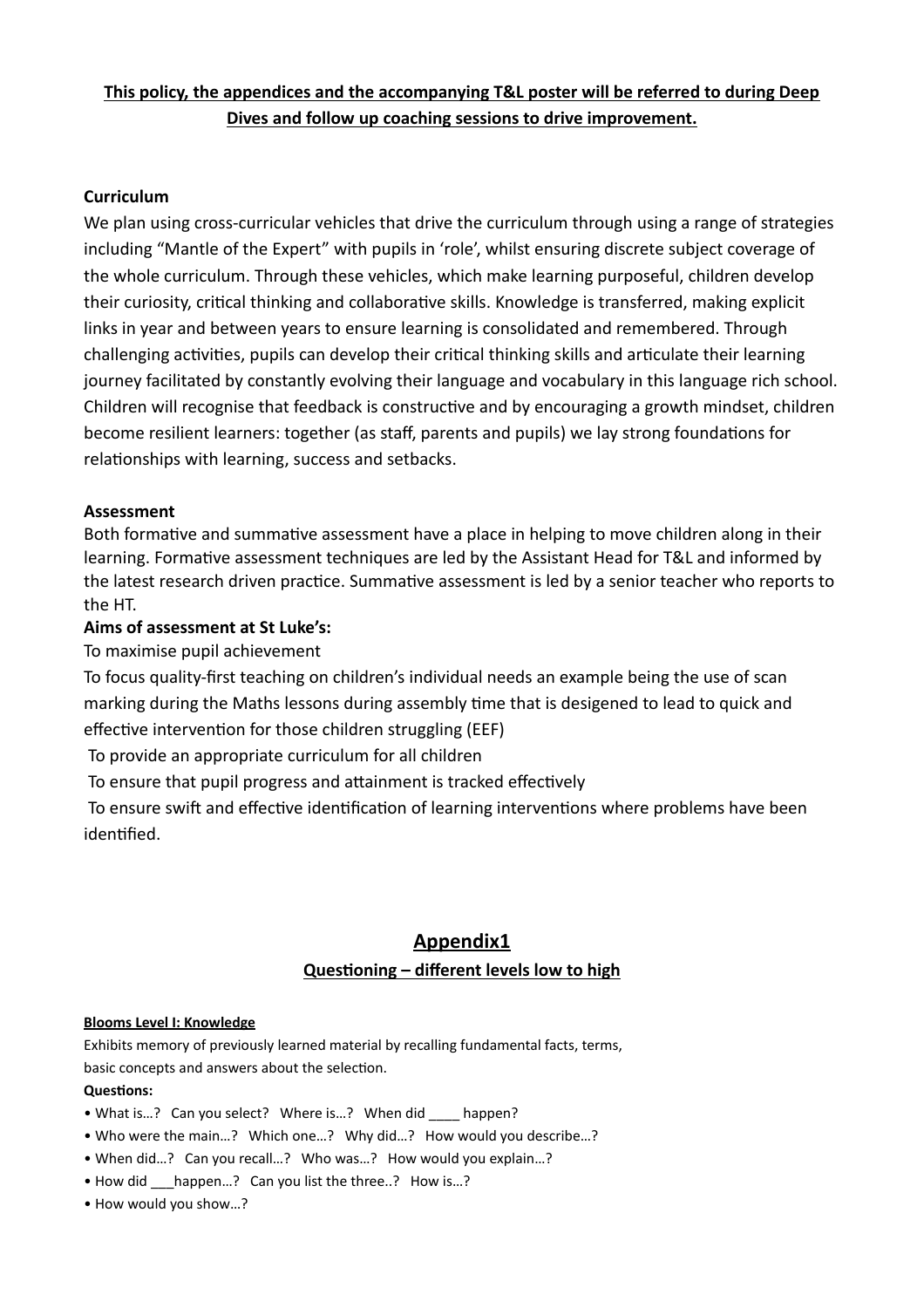#### **Blooms Level II: Comprehension**

Demonstrate understanding of facts and ideas by organizing, comparing, translating, interpreting, giving descriptors and stating main ideas.

#### **Questions:**

- How would you classify the type of…? How would you compare…? contrast…?
- Will you state or interpret in your own words…?
- How would you rephrase the meaning?
- What facts or ideas show…? What is the main idea of ……?
- Which statements support…? Which is the best answer…?
- What can you say about …? How would you summarize… ?
- Can you explain what is happening…? What is meant by…?

#### **Blooms Level III: Application**

Solve problems in new situations by applying acquired knowledge, facts, techniques and rules in a different, or new way.

#### **Questions:**

- How would you use…? How would you solve \_\_\_ using what you've learned…?
- What examples can you find to…? How would you show your understanding of…?
- How would you organize \_\_\_\_\_\_\_ to show…?
- How would you apply what you learned to develop…?
- What approach would you use to…? What other way would you plan to…?
- What would result if…? Can you make use of the facts to…?
- What elements would you use to change…? What facts would you select to show…?

#### **Blooms Level IV: Analysis**

Examine and break information into parts by identifying motives or causes. Make inferences and find evidence to support generalizations.

#### **Questions:**

- What are the parts or features of . . . ? How is \_\_\_\_\_\_\_ related to . . . ?
- Why do you think . . . ? What is the theme . . . ? What motive is there . . . ?
- Can you list the parts . . . ? What inference can you make . . . ?
- What conclusions can you draw . . . ? How would you classify . . . ?
- How would you categorize . . . ? Can you identify the different parts . . . ?
- What evidence can you find . . . ? What is the relationship between . . . ?
- Can you make a distinction between . . . ? What is the function of . . . ?
- What ideas justify . . . ?

#### **Blooms Level V: Synthesis**

Compile information together in a different way by combining elements in a new pattern or proposing alternative solutions.

#### **Questions:**

- What changes would you make to solve…? How would you improve…?
- What would happen if…? Can you elaborate on the reason…?
- Can you propose an alternative…? Can you invent…?
- How would you adapt to create a different...?
- How could you change (modify) the plot (plan)…? What facts can you compile…?
- What way would you design…? What could be combined to improve (change)…?
- Suppose you could what would you do…? How would you test...?
- Can you formulate a theory for…? Can you predict the outcome if…?
- How would you estimate the results for…? What could be done to minimize?